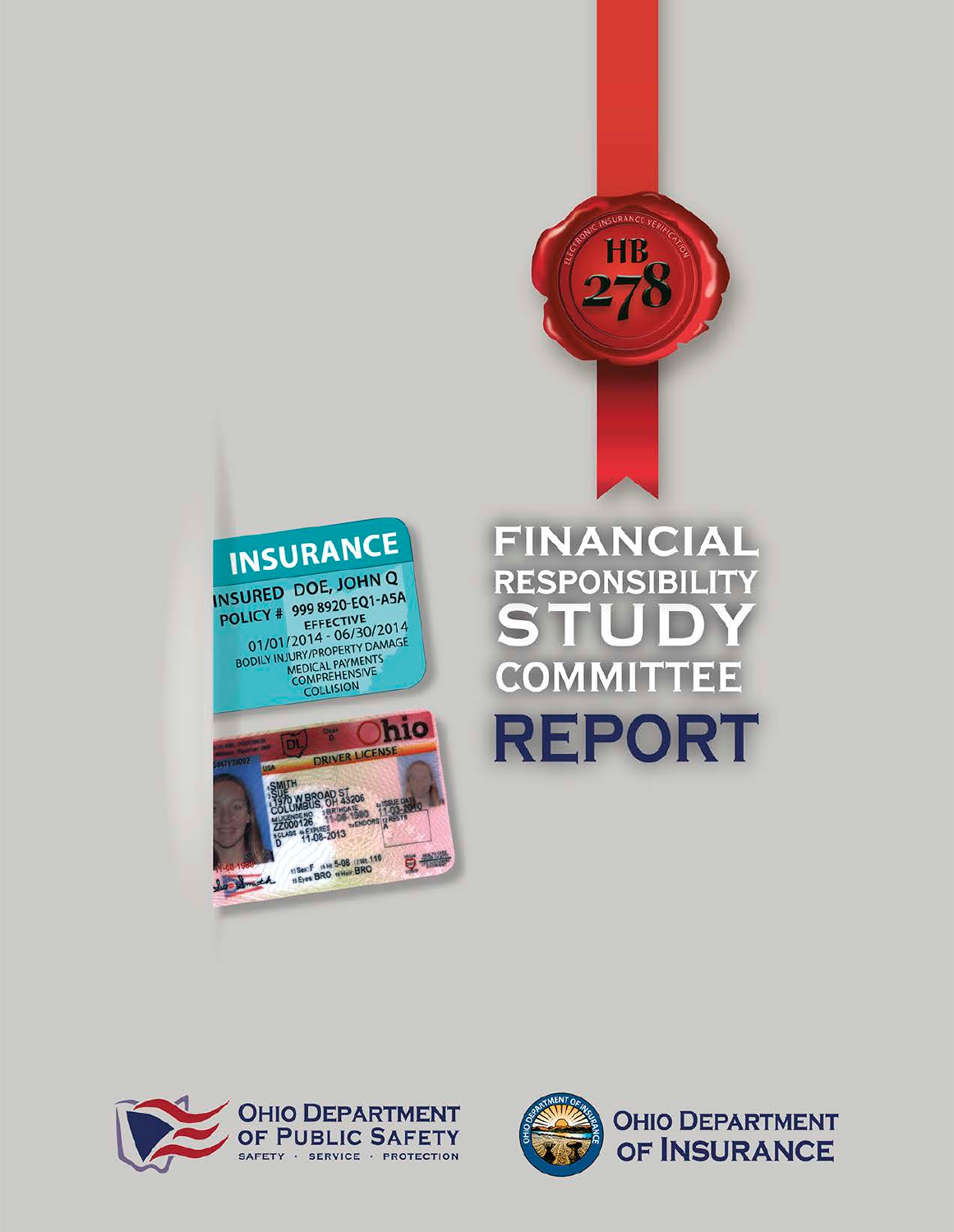### **EXECUTIVE SUMMARY**

With more than half of the states now operating, or in the process of implementing, electronic insurance reporting programs, Ohio has reached a critical juncture in its efforts to enforce its 60-year-old financial responsibility law.

Since 1998, Ohio has verified compliance with the law via a *Random Selection Program* that has identified thousands of drivers who chose to flout the law by driving without insurance. In the process, however, the program also has inconvenienced far more law-abiding drivers while permitting many other uninsured drivers to escape detection. In short, the program – at the time of its debut forward-thinking and state-of-the-art – has not kept pace with advancements in technology.

With the passage of House Bill 278 in March 2013, a Study Committee was created to determine the feasibility of requiring insurance companies to report policy information to the Ohio Bureau of Motor Vehicles in order to enable the state to implement an electronic insurance verification program. During the past six months, the committee has conducted extensive research and interviews, gathered data and listened to presentations from insuranceverification vendors in order to make recommendations on a system that would replace the BMV's Random Selection Program.

This is an issue that legislatively

mandated insurance verification study groups in Ohio have tackled before. In 2001, another study committee examined the feasibility of implementing an electronic insurance reporting program. It ultimately demurred, concluding that electronic programs were too expensive, that they involved burdensome data-matching capabilities, and that they hadn't demonstrated they could significantly lower states' uninsured motorist rates.

A dozen years hence, much has changed. Technology has improved and Ohio's uninsured motorist rate has continued to hover at about 15% – among the top third in the nation.

Although comprehensive pre- and postimplementation compliance data from states that have launched electronic verification systems is difficult to obtain, New York, South Carolina, Utah and Virginia all have reported dramatic reductions in their uninsured motorist rates, ranging from 6% to 20%.

The cost of these systems varies widely. The four states mentioned above report that they spend between \$50,000 and \$160,000 a month to operate their systems. Interestingly, states with lower electronic verification system costs, notably Missouri and Nebraska, did not report a reduction in their uninsured motorist rates.

States that have already implemented electronic insurance reporting systems are operating database systems, web-based systems or a hybrid of the two. As can be expected, these systems have both benefits and drawbacks, which require further study in order to reach a consensus. Consequently, the committee makes the following recommendations: Ohio should replace its *Random Selection Program.* In its place, the state should purchase or build an insurance verification system that takes advantage of recent advances in technology. We recommend that Ohio use in-house resources, a vendor or a combination of the two to construct a database system, web-based system or a hybrid system that will significantly out-perform the state's current random selection model. *In making this recommendation, we are purposely declining to endorse a specific vendor's electronic insurance reporting program or to embrace a specific state system* because we believe that all stakeholders should re-convene to assist the Department of Public Safety in the development of Ohio's system requirements. Participants, in addition to the departments of Public Safety and Insurance, should include representatives of the insurance industry, courts, law enforcement and citizen advocates. We also recommend that the Department of Public Safety be given the flexibility to determine the best approach for system construction and development. *Any new system should enjoy legal protections that are consistent with current Ohio laws.*

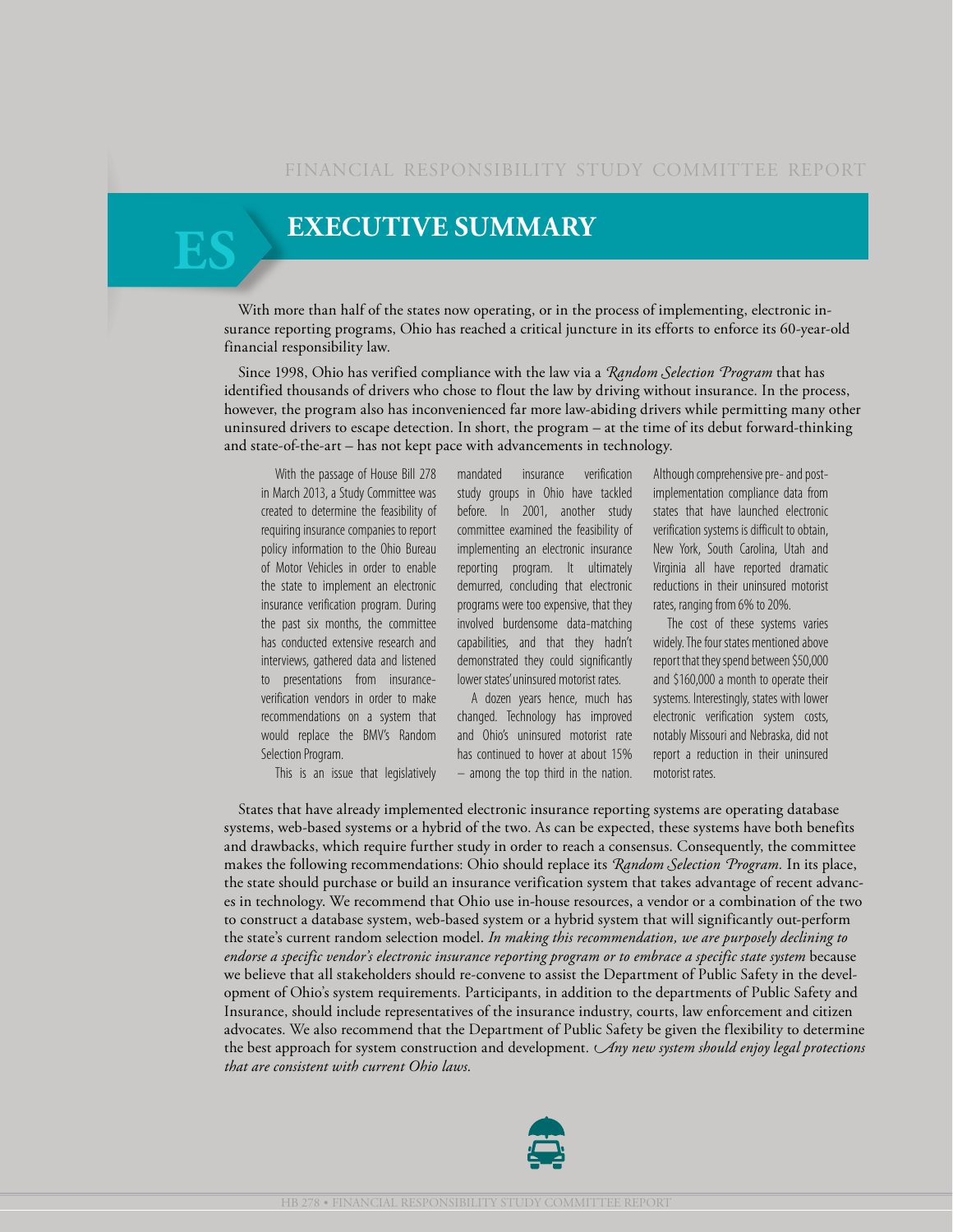### FINANCIAL RESPONSIBILITY STUDY COMMITTEE REPORT



# Committee Report Contents

| Financial Responsibility Study Committee Members 4                           |  |
|------------------------------------------------------------------------------|--|
|                                                                              |  |
|                                                                              |  |
|                                                                              |  |
|                                                                              |  |
|                                                                              |  |
|                                                                              |  |
|                                                                              |  |
|                                                                              |  |
|                                                                              |  |
| <b>APPENDIX</b><br><u> 1980 - John Stone, Amerikaansk politiker (* 1918)</u> |  |
|                                                                              |  |
|                                                                              |  |
|                                                                              |  |
|                                                                              |  |
|                                                                              |  |
|                                                                              |  |
|                                                                              |  |
|                                                                              |  |
|                                                                              |  |

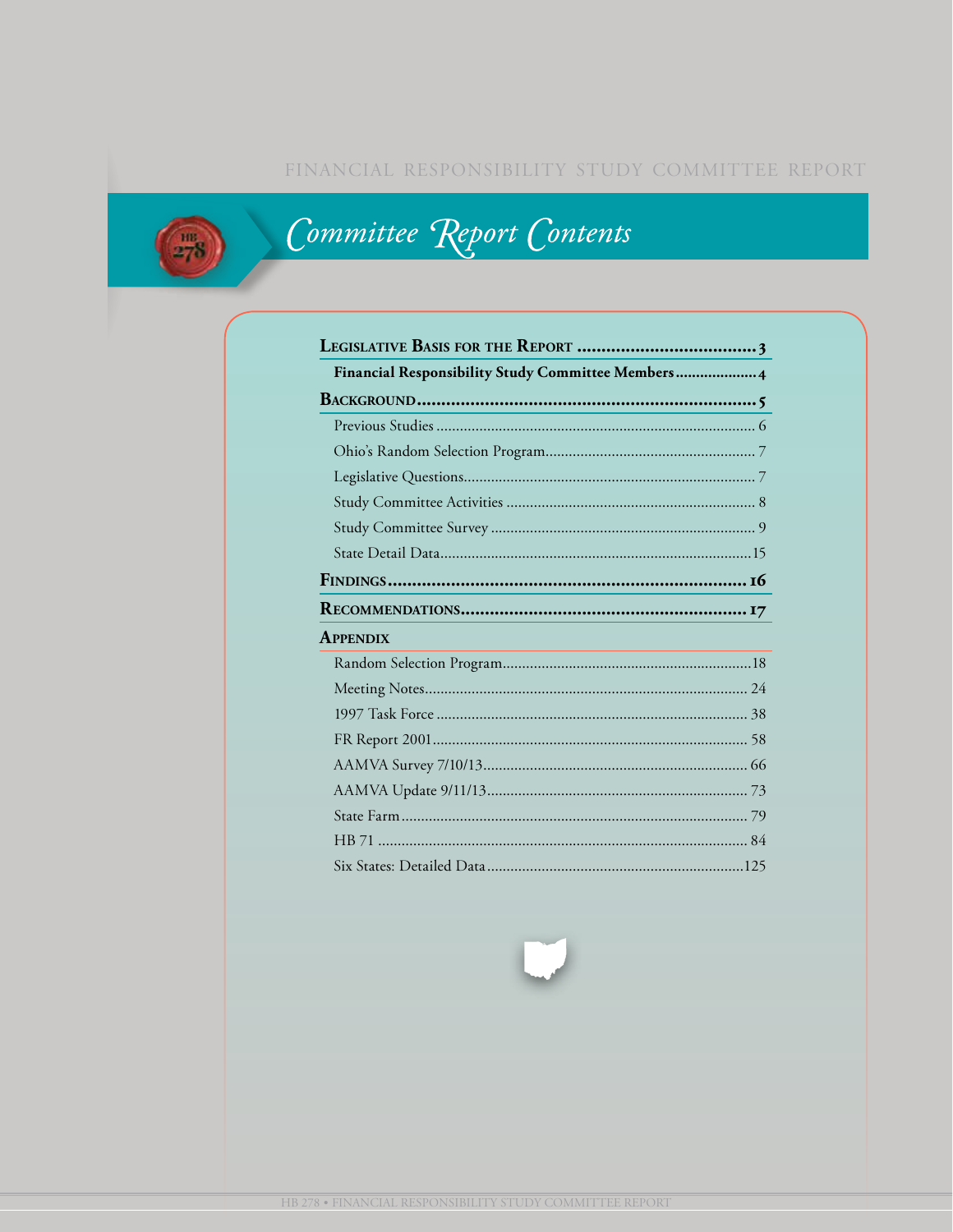### **Legislative Basis**

**LB**

In March 2013, the passage of House Bill 278 created a *Study Committee* to research the feasibility of requiring insurance companies to report vehicle insurance policy information to the Bureau of Motor Vehicles (BMV). The committee was tasked with preparing a comprehensive report on whether the BMV should implement an electronic insurance verification program; whether insurers should be required to report to the BMV all new vehicle insurance policies, renewals, cancellations and lapses within a certain timeframe; and whether sanctions should be imposed against insurers for failing to provide policy information to the BMV in a timely manner.

Creation of the *Study Committee* followed previous legislative efforts to enforce and monitor compliance with Ohio's 1953 financial responsibility law, which requires anyone who operates a motor vehicle in the state to maintain insurance coverage throughout the vehicle's registration period. In Ohio and other states, non-compliance with compulsory insurance laws has burdened the vast number of citizens who maintain insurance coverage by requiring them to pay for uninsured motorist coverage.

In 1995, Amended Substitute Senate Bill 20 required the Registrar to implement a *Random Verification Program* with input from the *Task Force on the Enforcement of the Financial Responsibility Laws of Ohio*. The program, which was considered to be state-of-the-art when it was initiated in 1998, currently screens approximately 280,000 drivers a year for proof of financial responsibility.

Spurred by complaints from the public that Ohio's *Random Verification Program* disproportionately inconvenienced the majority of law-abiding citizens who were complying with the financial responsibility law, the General Assembly in 2000 created a committee to study the feasibility of requiring insurance companies to report policy information to the BMV. However, after reviewing electronic insurance reporting programs in several states, the committee concluded that the technology was still immature and prohibitively expensive. In addition, the committee reported that most of the states that had introduced electronic insurance reporting programs had not achieved a level of compliance equal to Ohio's *Random Verification Program*.

In response to HB 278's mandate, this *Study Committee* has revisited the question of whether Ohio should implement an electronic insurance verification program, given the passage of time and improvements in technology. In doing so, the *Study Committee* took the following steps:

- **•** Developed a survey, which was posted on the American Association of Motor Vehicle Administrators' website, to gauge other states' experience with electronic insurance reporting programs.
- **•** Conducted detailed interviews with BMV personnel in six benchmark states that have implemented electronic insurance reporting programs. The interviews also elicited information on the public's acceptance of their programs.
- **•** Analyzed survey data to identify best practices and determine the benefits of pursuing a database system, a web-based system or a hybrid system to electronically verify insurance data.
- **•** Consulted insurance industry executives regarding their experiences with implementing electronic insurance reporting programs in other states.
- **•** Viewed presentations by several vendors who operate financial responsibility reporting programs.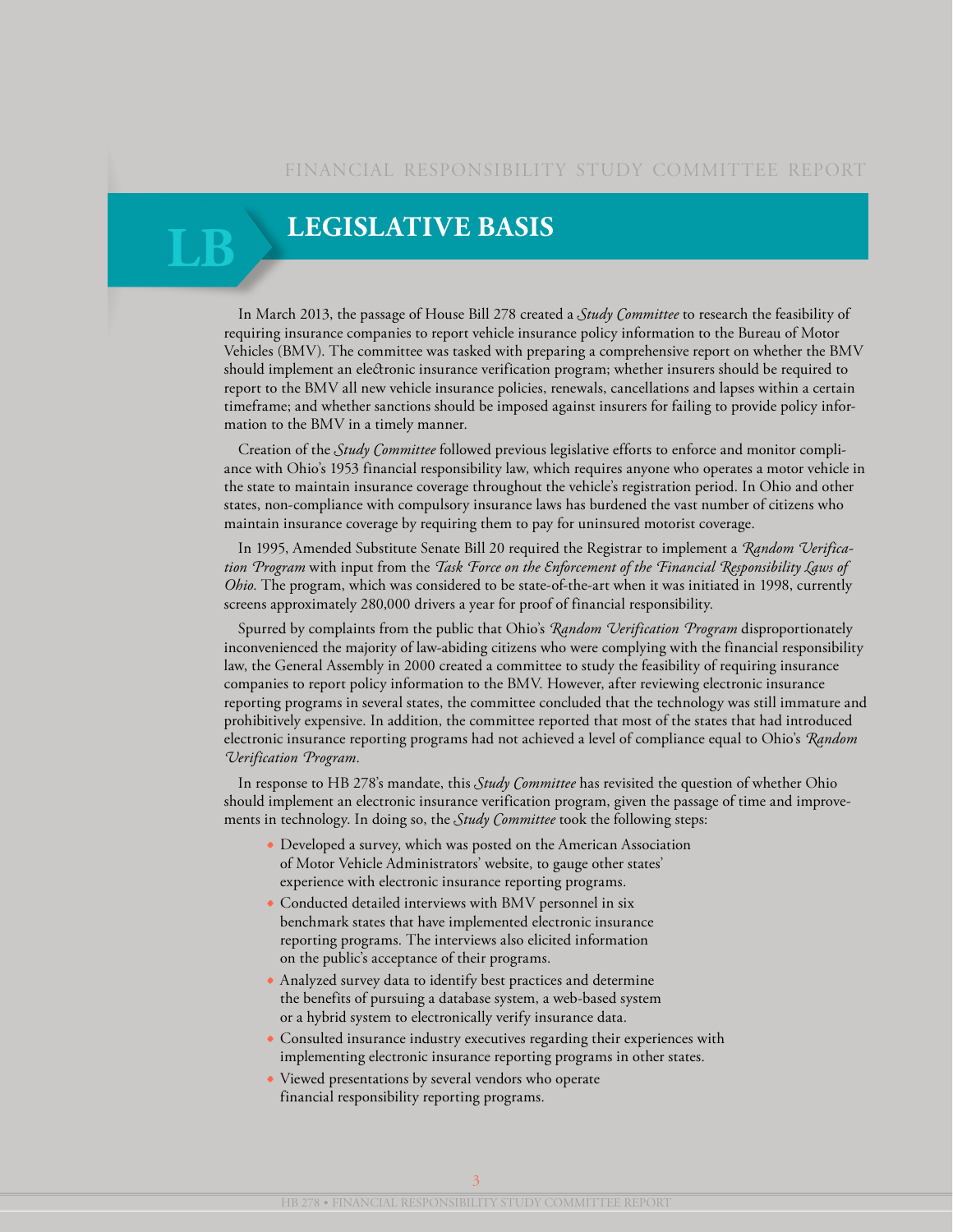**SC**

*Members* House Bill 278 created a 12-member *Study Committee* to include

- the Department of Public Safety director or the Director's designee;
- the Superintendent of Insurance or the Superintendent's designee;
- six members appointed by the Governor;
- two members appointed by the Speaker of the House of Representatives; and
- two members appointed by the President of the Senate.

Of the members appointed by the Governor, the bill required that one representative of each of the following groups be appointed:

- an Ohio-based automobile insurance company;
- an automobile insurance agent; the Buckeye State Sheriff's Association;
- the Ohio Association of Chiefs of Police;
- the Ohio Clerk of Courts Association; and
- a representative of Ohio's municipal court judges.

The bill also required the House Speaker and Senate President to each appoint one Republican legislator and one Democratic legislator to the panel.

Following are the members of the *Financial Responsibility Study Committee*:

Ohio Department of Public Safety Director's Designee — Assistant BMV Registrar Don Petit

Ohio Department of Insurance Director's Designee — Deputy Director Jillian Froment

Senate President appointee - R — Sen. Frank LaRose

Senate President appointee - D — Sen. Edna Brown

House Speaker appointee - R — Rep. Kristina Roegner

House Speaker appointee - D — Rep. Sean O'Brien

Insurance company representative — Dan Kelso, President, Ohio Insurance Institute

Insurance agent representative — John Koetz, President, W.E. Davis Insurance

Buckeye State Sheriff's Association — Col. Chad Dennis, Licking County Sheriff's Department

Ohio Association of Chiefs of Police — Chief Bruce Pijanowski, Delaware Police Department

Ohio Clerk of Courts Association — Daniel Horrigan, Summit County Clerk of Courts

Municipal Judge — Judge Kenneth Spanagel, Parma Municipal Court

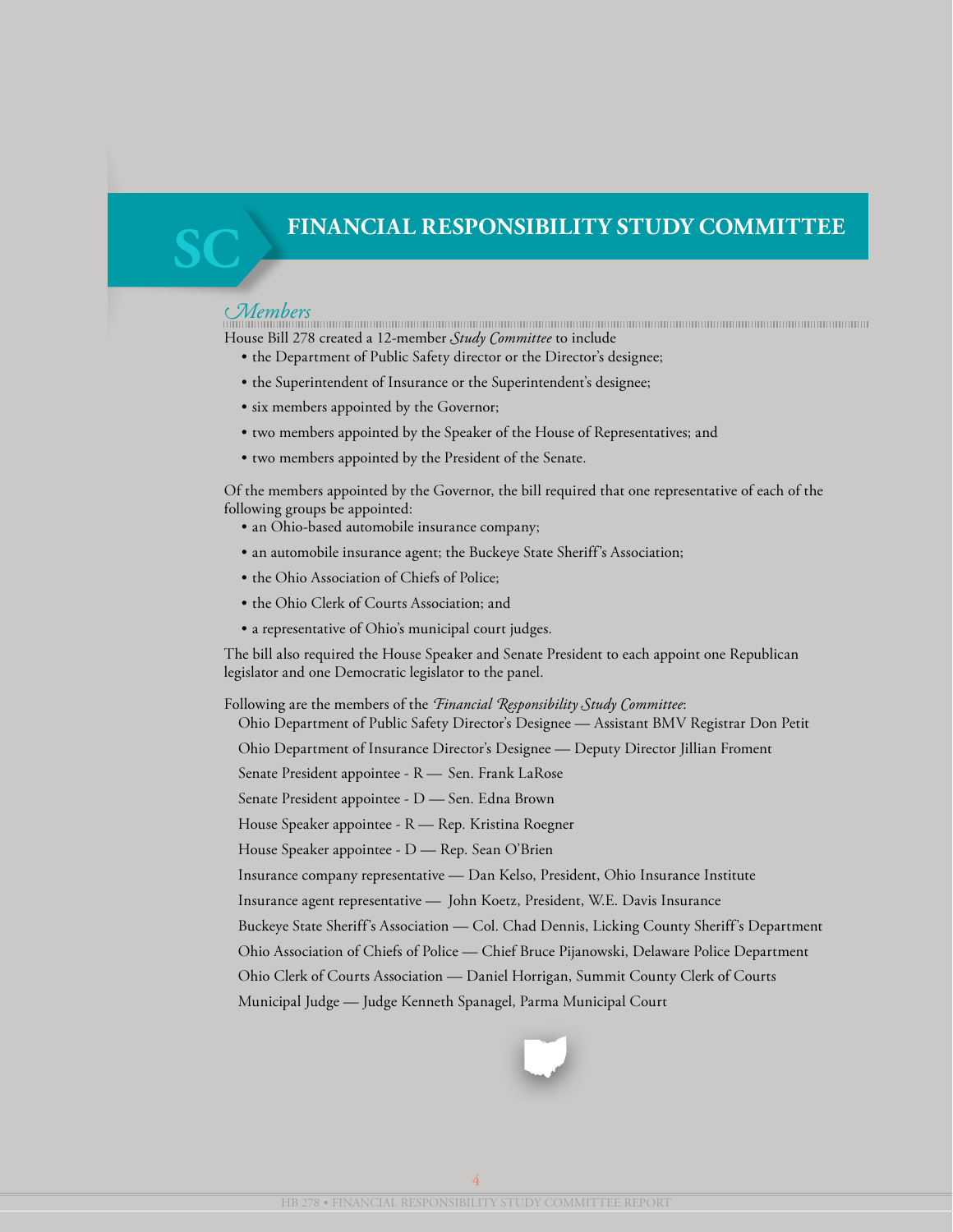*Background* **Despite the fact that financial responsibility is compulsory, a significant minority of citizens choose to ignore the law and drive without insurance.**

As a consequence, the cost of their non-compliance is borne by the majority of law-abiding citizens, who pay for the irresponsibility of the minority in the form of uninsured motorist<sup>1</sup> premiums.

Over the years, efforts to address Ohio's uninsured motorist rate have yielded mixed results. The state's *Random Selection Program*, Ohio's current solution for identifying uninsured vehicles, disproportionately targets insured drivers (96% of the drivers selected to submit proof of insurance are determined to be insured), while many Ohioans who do not have insurance are never randomly selected and continue to drive.

Although approximately 11,000 drivers are suspended annually for failing to provide proof of insurance, one of the weaknesses in Ohio's program is that the algorithmic formula used to ensure randomness excludes for 18 months drivers whose vehicles previously have been selected. Given the likelihood that a significant percentage of offenders are likely to re-offend, excluding these vehicles from the selection group tacitly permits some offenders to drive without insurance.

House Bill 278's mandate to study electronic insurance reporting began with the premise that an electronic insurance reporting program would more effectively target uninsured drivers. Doing so would not only reduce Ohio's uninsured rate, but also would eliminate the inconvenience experienced by insured drivers under the *Random Selection Program*.

Although reliable data in some cases was unavailable or difficult to obtain, the *Study Committee* considered the following factors while trying to determine the feasibility of implementing an electronic insurance reporting program:

- **•** Likelihood of reducing the number of uninsured motorists
- **•** System reliability
- **•** Cost-effectiveness
- Data security and integrity

The committee also sought to determine Ohio's uninsured rate in order to compare our state with other states and to provide a basis for measuring improvement following implementation of an electronic insurance reporting program. Based on two analyses, Ohio's uninsured rate appears to be approximately 15%.

BMV data show that there are 7.7 million drivers in Ohio, with 1.1 million of those drivers under active non-compliance (i.e., no insurance) suspensions. Calculating those 1.1 million drivers as Ohio's uninsured population, the state's uninsured rate is 14.3%.2 Separately, the Insurance Research Council, an independent, nonprofit organization, determined Ohio's uninsured rate to be 15.7%.<sup>3</sup>

3. The Insurance Research Council's calculation is based on the ratio of the frequency of uninsured motorist insurance claims vs. the frequency of bodily injury claims. Uninsured motorist claims are filed by people injured in accidents caused by uninsured drivers. Bodily injury claims are filed by people injured in accidents caused by insured drivers.



<sup>1.</sup> It should be noted that insurance companies insure vehicles, not motorists. Therefore, the term "uninsured motorist" refers to a driver who owns an uninsured vehicle.

<sup>2.</sup> Some drivers may have procured insurance even though they remain under a non-compliance suspension. This would effectively reduce Ohio's uninsured rate to less than 14.3%.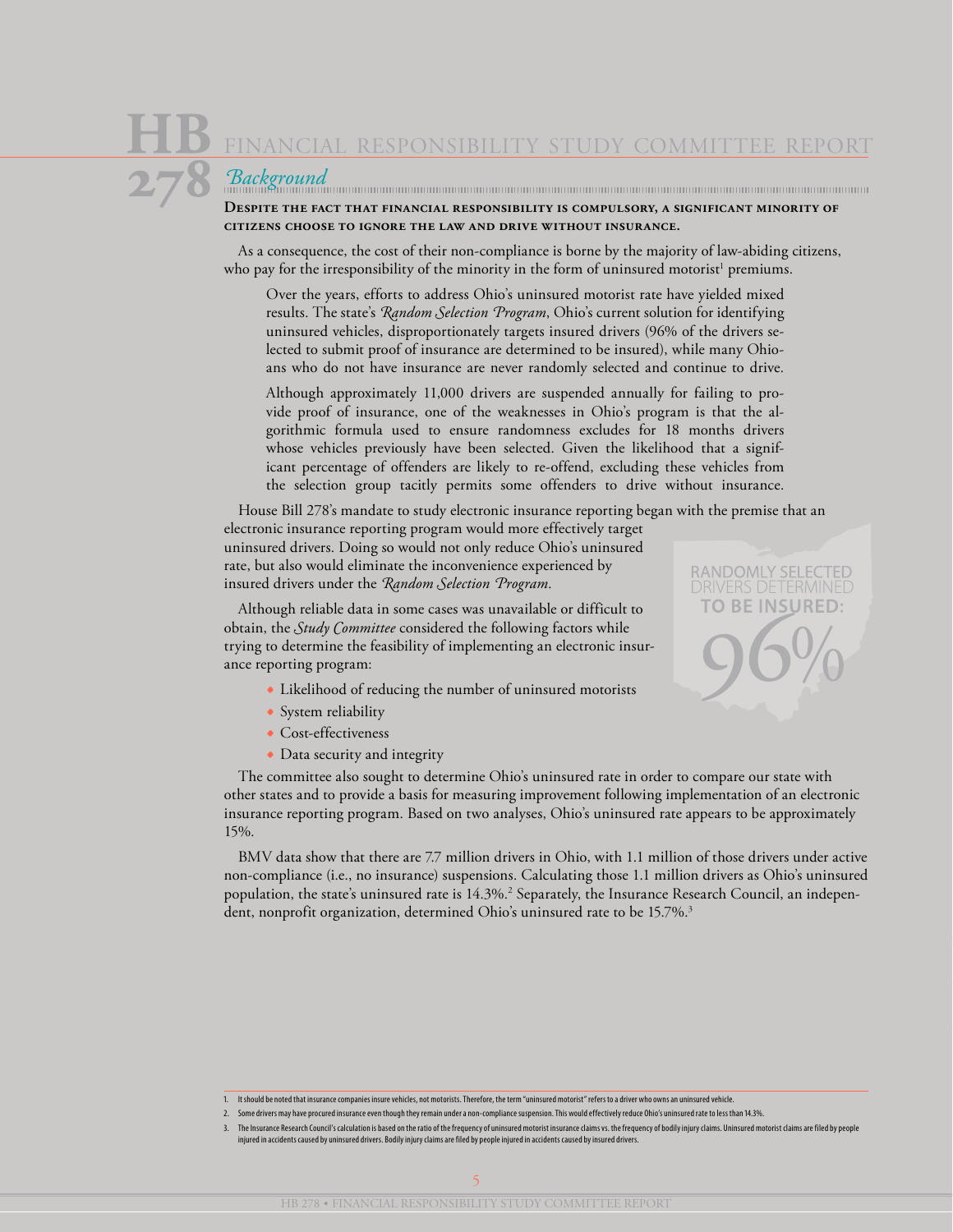*Previous Studies*

### **The Ohio General Assembly has tried in prior years to determine the best method of enforcing and monitoring Ohio's six-decade-old financial responsibility law.**

- In 1995, Senate Bill 20 mandated that proof of financial responsibility should be provided whenever a police officer issues a traffic citation; at all vehicle-inspection stops; at all traffic court appearances; after every motor vehicle crash; and via random checks by the BMV. The bill also created the *Task Force on the Enforcement of the Financial Responsibility Laws of Ohio* to research the best methods of administering the financial responsibility law and verifying proof of insurance.
- In 1998, the BMV launched its *Random Selection Program.* The program, still in effect today, requires drivers whose vehicles are selected by computer at random to provide either proof of insurance for a specific date or documentation showing that their vehicles should be exempted from the program. If they do not submit acceptable documentation, their driving and registration privileges are suspended.
- In 2001, House Bill 163 attempted to alleviate the inconvenience to which the *Random Selection Program* subjected law-abiding citizens by establishing a *Financial Responsibility Study Committee* to analyze the program and ensure that citizens' driving privileges were not being suspended unfairly. As a result, several modifications were made to the random selection process. These included requirements that the BMV compare addresses in its databases to ensure that notices were being mailed to drivers' most recent addresses; that the BMV send letters of acknowledgment after receiving proof of financial responsibility; and that the BMV send out an additional notice of suspension before suspending a citizen's driving privileges.
- Before these changes to the *Random Selection Program* could be measured, House Bill 600 was passed. It created another *Financial Responsibility Study Committee* whose charge was to study "the feasibility of requiring insurance companies issuing motor vehicle liability insurance policies in Ohio to report certain policy information to the Registrar of Motor Vehicles."

### **After holding six meetings during the first half of 2001, the Study Committee issued the following findings:**

- **• Electronic insurance reporting programs were expensive in relation to the benefit they provided.**
- **• The programs required extensive coordination of data-matching between the insurance industry and the BMV, giving rise to numerous inaccuracies.**
- **• Many states with electronic insurance reporting programs had uninsured rates that were no better, and in some cases worse, than Ohio's uninsured rate.**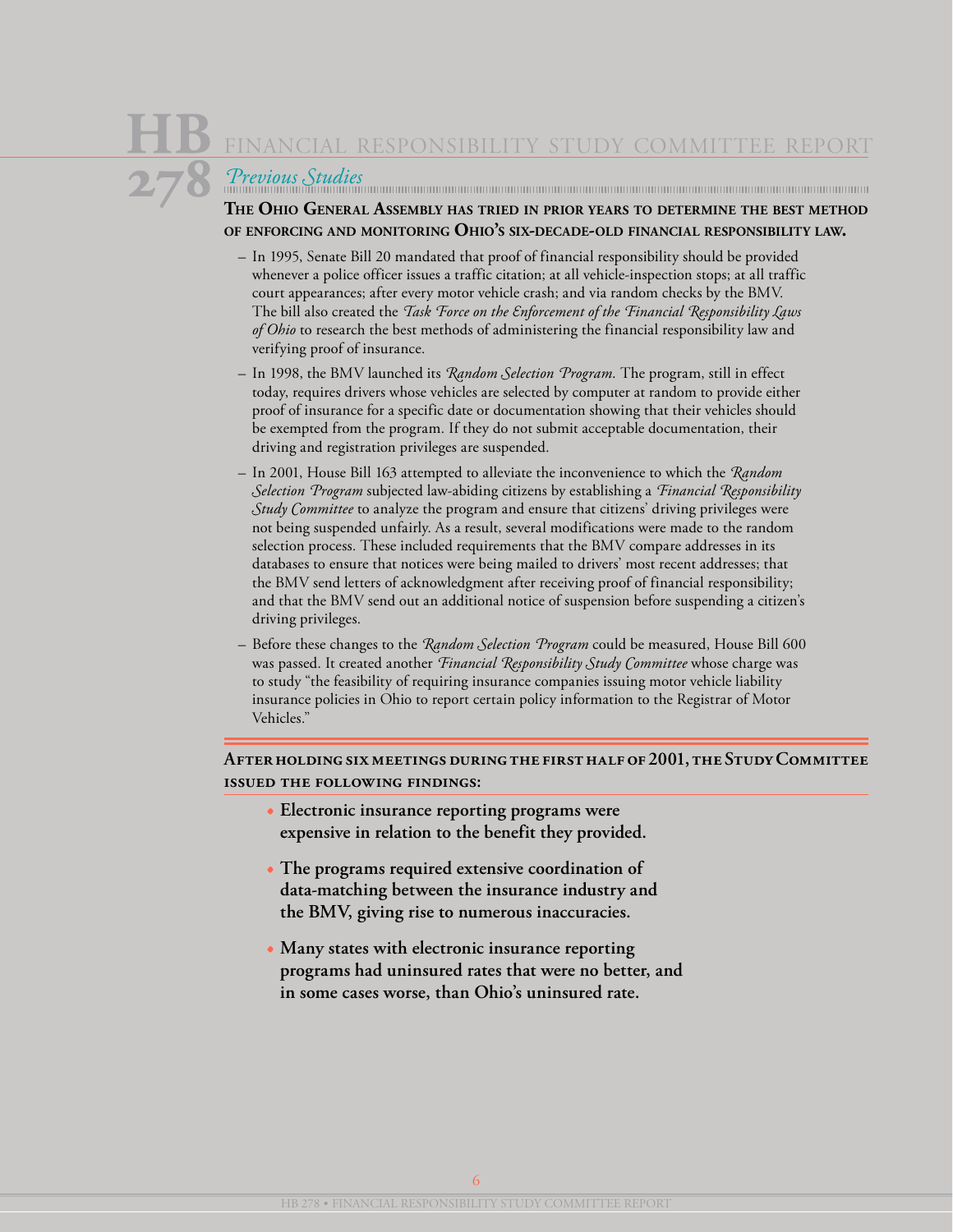### *Ohio's Random Selection Program*

The *Random Selection Program* was implemented by the BMV on December 7, 1998, in accordance with Ohio Revised Code Section 4509.101. Under the program, drivers whose vehicles are selected by a computer at random must provide proof of insurance for a specific date or documentation showing that their vehicles should be exempted. Examples of acceptable exemptions are inoperable vehicles, seasonal vehicles, vehicles owned by military personnel and stored vehicles. If drivers do not submit acceptable documentation, their driving and registration privileges are suspended. Random Selection Program

Approximately 280,000 Ohio drivers a year are randomly selected for insurance verification. Of those, about 4% (11,000) are suspended for failure

to provide proof of insurance. The annual program cost of  $\;$  ANNUAL PROGRAM ( this effort is \$550,000.4 Although the Random Selection Program has undoubtedly induced more drivers to comply with Ohio's financial responsibility law out of fear of being randomly selected, the program has not kept up with technology and has become a victim of its own success.

Additional details on the *Random Selection Program*, including a Flow Chart and Data Tables, can be found in the section tabbed "Random Selection."

*Legislative Questions* House Bill 278 mandated that the *Financial Responsibility Study Committee* examine the following questions:

- Whether insurers should be required to report all new motor vehicle liability insurance renewals, cancellations or lapses to the Registrar and, if so, the time within which the report should be made.
- Whether insurers should be required to report the issuance of new motor vehicle policies to the Registrar and, if so, the time within which the report should be made.
- The impact of such required reporting on the costs incurred by the insurance industry and the potential for increased insurance premiums.
- The form and content of any recommended reports.
- Whether the Director of Public Safety, the Superintendent of Insurance or the Registrar should be required or authorized to adopt rules under chapters 111 or 119 of the Revised Code to implement any recommended reporting requirements.
- What sanctions should be imposed for any failure by an insurer to timely file any required report?
- What uses should be made of the reported information, including whether the information should be excluded from the public records provisions of Section 149.43 of the Revised Code?
- What notice, if any, should be provided to the person whose insurance has been reported lapsed or canceled?
- Whether the insurer should be granted immunity from civil liability for failure to make a report.
- Any other related issues the Registrar or the members of the Study Committee consider relevant.

**The Financial Responsibility Study Committee strove to comply with the General Assembly's instructions to address each of these questions. Answers to many of them are contained in the body of this report. Some of the questions merit further study or presumed that Ohio would embrace <sup>a</sup> certain type of electronic insurance reporting system that the committee is not prepared to endorse.**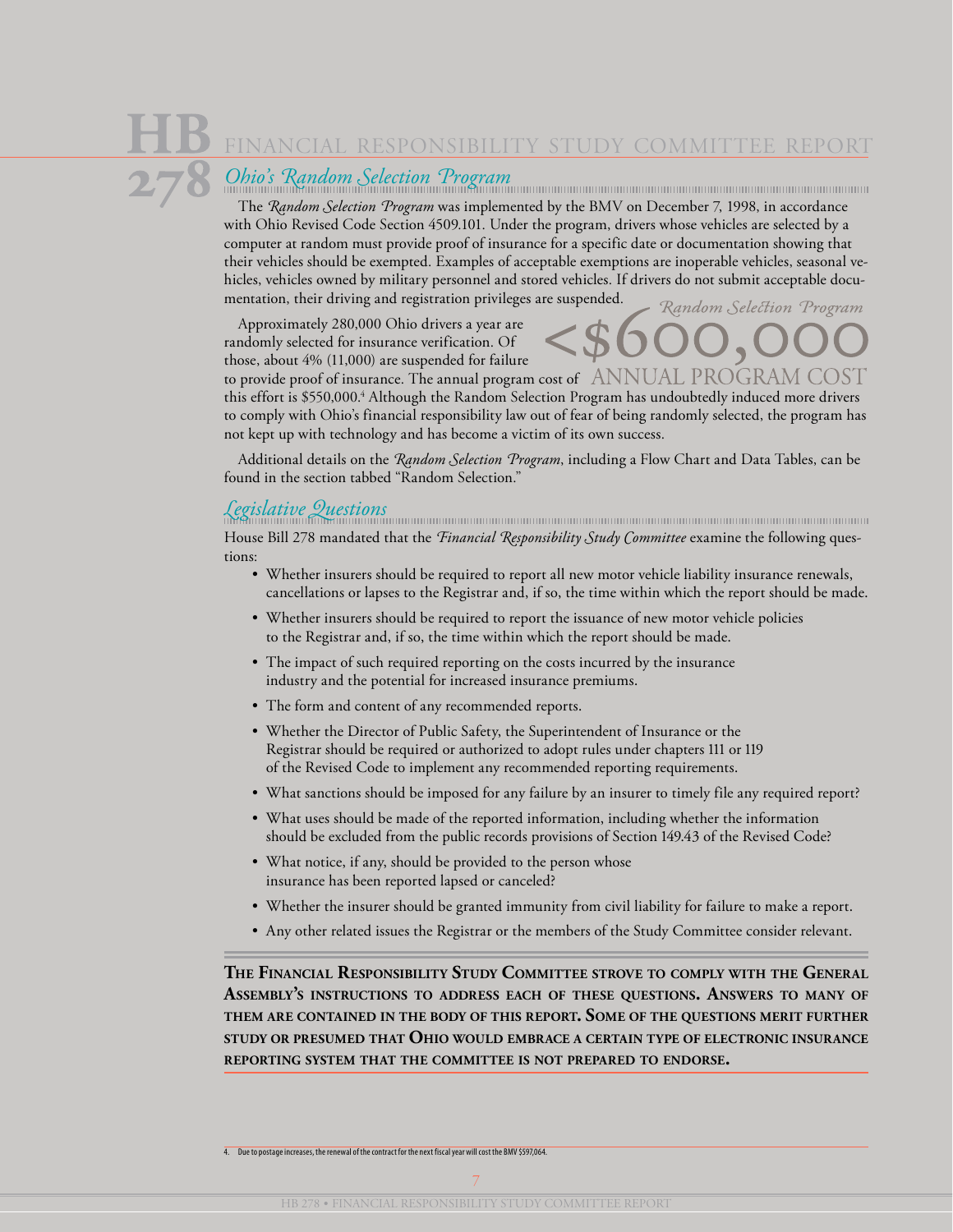FINANCIAL RESPONSIBILITY STUDY COMMIT

*Activities*

Between June 2013 and November 2013, the *Study Committee* held six monthly meetings. The meetings allowed the committee to hear formal presentations by experts in the insurance field, to discuss key issues and solutions related to the implementation of an electronic insurance reporting program in Ohio, and to examine best practices in other states that already have implemented electronic programs.

Following are summaries of the six meetings. Meeting minutes and handouts may be found in the "Meeting Notes" tab of this report. **Meeting 1: June 12, 2013 Meeting 4: September 11, 2013**

- The committee reviewed modifications to Ohio's financial responsibility law over the years and the state's efforts to reduce the incidence of uninsured driving. The review included prior reports by the BMV in 1997 (see tab "1997 Task Force") and 2001 (see tab "FR Report 2001").
- The committee also compiled a list of survey questions to gauge other states' experience with electronic insurance reporting programs.<sup>5</sup>
- In addition, the committee discussed Ohio's *Random Selection Program*, reviewed program statistics and discussed whether the program has helped reduce Ohio's uninsured rate (see tab "Random Selection").
- A proposal was made to implement an electronic insurance reporting program in which proof of insurance would be presented at Deputy Registrar agencies at the time of driver license or registration renewal.

#### **July 10, 2013**

- Statistical data from the BMV's *Random Selection Program* were further discussed. The committee was told that 96% of the drivers randomly selected were found to have insurance; the other 4% were not.
- In addition, the results of the survey placed on the American Association of Motor Vehicle Administrators' Website were presented via PowerPoint (see tab "AAMVA Survey 07/10/13").
- Committee members asked the BMV to request more detailed information from six states with electronic insurance reporting programs that responded to the survey: Alabama, California, New York, South Carolina, Utah and Virginia.
- George Cooper, underwriting manager for State Farm Insurance Company, discussed the challenges of electronic insurance reporting programs to the insurance industry; the implementation and operational costs to consumers, insurance companies and the BMV; and the accuracy of the data.
- The BMV was asked to gather more information on costs and data-accuracy problems (see tab "State Farm").

#### **Meeting 3: August 14, 2013**

- The BMV presented the results of an in-depth survey of electronic insurance reporting programs operated in Alabama, California, New York, South Carolina, Utah and Virginia (see tab "AAMVA Update 9/11/13").
- The committee also conducted a conference call with representatives from the states of Virginia, New York and California ask more detailed questions and to assess the successes and drawbacks of their programs.
- Representatives from the Professional Independent Agents Association of Ohio, a trade association representing independent insurance agents, cited several examples in which states' uninsured rates dropped after they implemented electronic insurance reporting programs.

Three electronic insurance reporting program vendors were asked to provide presentations.

- Validati, a division of PASCO, presented information on three types of insurance verification programs it operates – random verification; a database book-of-business system in which insurers are required to submit insurance coverage information to a centralized database; and a web-based system that monitors compliance on an event basis and transfers the burden to the data user instead of the insurers. PASCO is Ohio's current *Random Verification Program* vendor.
- VeriSol presented an online real-time vehicle insurance verification process that it debuted three years ago as part of a pilot program with the Insurance Industry Committee on Motor Vehicle Administration. The system routes a verification request to the last insurer of record in a pointer file, which responds immediately with a "confirmed" or "unconfirmed" result. The system then continues to verify with other insurers to obtain a definitive "confirmed" or "unconfirmed" result.
- InsureNet operates a web-based system that claims to be the only instant insurance status verification system in the world. It is hosted by NLETS, the National Law Enforcement Telecommunications System. However, at this time, InsureNet has no state clients and the firm declined to provide a copy of its presentation.

#### **Meeting 5: October 9, 2013**

- Representative Roegner presented House Bill 71 to committee members.
- The bill would eliminate the BMV's *Random Selection Program* and replace it with an electronic insurance reporting program. The bill would require insurers that write vehicle liability policies in Ohio to provide specified policy information to the BMV within five business days after the date that a policy has been issued, canceled or has lapsed (see tab "HB-71," including Representative Roegner's sponsor testimony).

#### **Meeting 6: November 13, 2013**

- The committee reviewed and discussed House Bill 278.
- Topics of discussion included:
	- whether insurers should be required to report all motor vehicle liability insurance renewals, lapses, cancellations and new policies to the BMV;
	- the effect this provision would have on insurers, customers and law enforcement; and
	- the cost of implementing such a requirement.
	- The committee also reviewed all of the interviews and information that had been collected since June to form the basis for its findings and recommendations.

5. The survey subsequently was posted on the American Association of Motor Vehicle Administrators survey site (see tab "AAMVA Survey 7/10/13").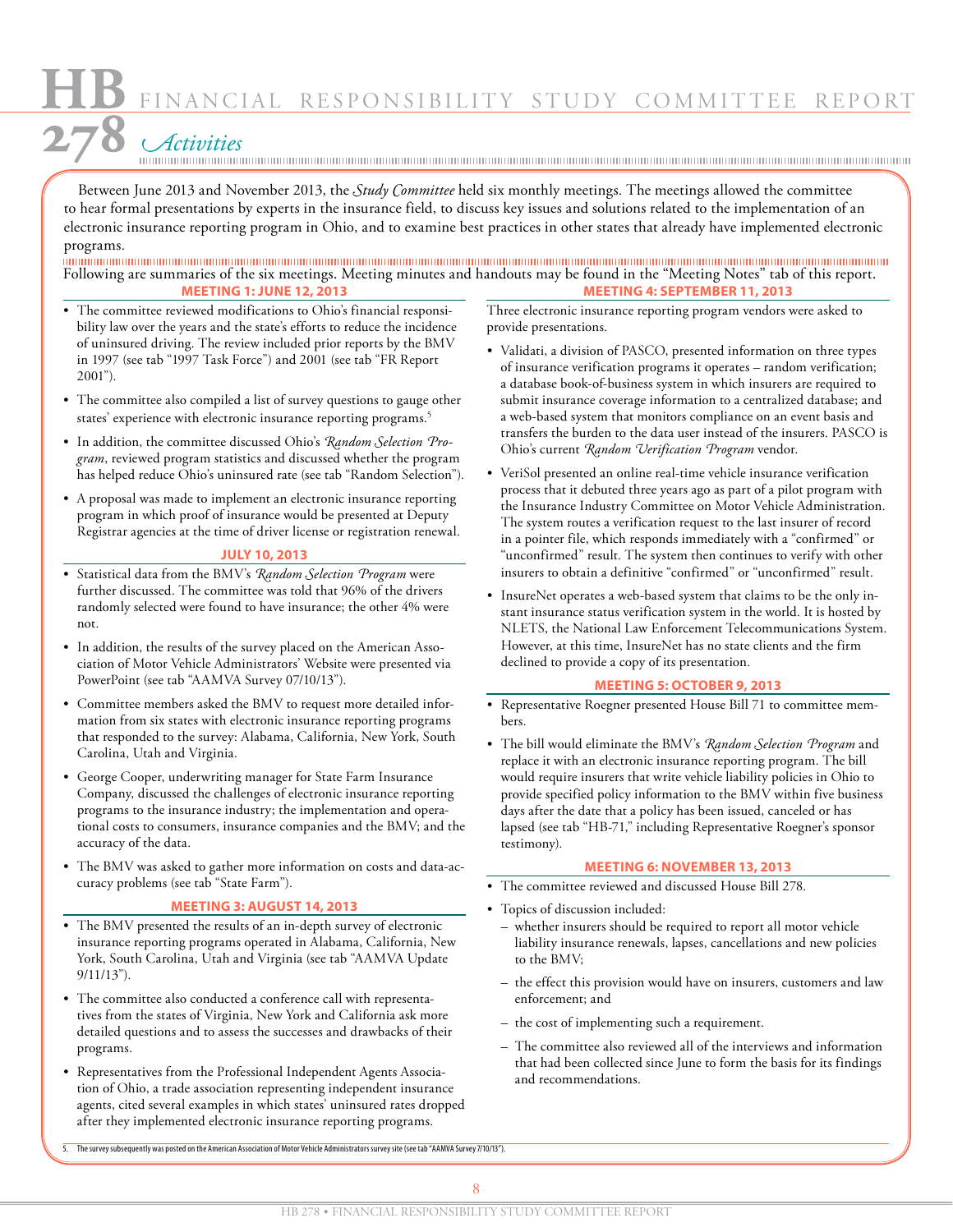The committee drafted a series of questions to gauge other states' experiences with electronic insurance reporting programs. The survey, posted on the American Association of Motor Vehicle Administrators (AAM-VA) survey site, was supplemented by data from two other recent AAMVA surveys.

When the AAMVA survey was initially designed, the Study Committee was unaware of the different types of electronic insurance reporting programs. Survey responses and other research conducted by the committee identified three methodologies of electronic reporting that states use to verify drivers' insurance coverage:

- Database systems These systems rely on Book of Business (BoB) data transfers from insurance companies to the BMV. This is usually done monthly. Every insurance company authorized to write policies in a given state submits its entire book of insurance policy information. States then use the data to identify drivers and/or vehicles that were insured at one time but are no longer insured. In most cases, database systems provide real-time access.
- Web-based systems These systems allow the BMV or law enforcement agencies to directly query insurance companies' databases. This approach provides improved data accuracy because it reflects documented insurance policy information at the time an inquiry is made. Web-based systems provide real-time data.
- Hybrid systems These systems offers elements of database systems and web-based systems, as well as other functionality such as alternative reporting requirements for smaller companies. A state's primary method for verifying insurance may be through a web-based system, but it might continue to collect book of business data on a weekly or monthly basis as a backup data source.

#### 

It should be noted that, due to the problems inherent in reporting policy information on commercial vehicles, some states exclude them from their electronic verification reporting. Commercial vehicles may not be registered in the same manner as non-commercial vehicles. For example, commercial vehicles do not use personal identifiers such as name and address. This causes matching errors. The inability to match registration information to commercial vehicle insurance policy information results in undue hardships for customers. Additionally, commercial businesses typically own large fleets of vehicles and buy high limits of insurance to protect their assets. Also, as a rule, commercial clients are less likely to allow their employees to drive uninsured. Finally, the complexity of tracking the multi-state operations of many commercial customers makes it extremely difficult to accurately report this unique customer data.<sup>6</sup>

6,000 e-6) for example, ABC Insurance Company insures XYZ Corporation, which has operations throughout the United States. ABC insures 186,000 XYZ vehicles under a single commercial fleet policy. XYZ rotates up to 6,000 veh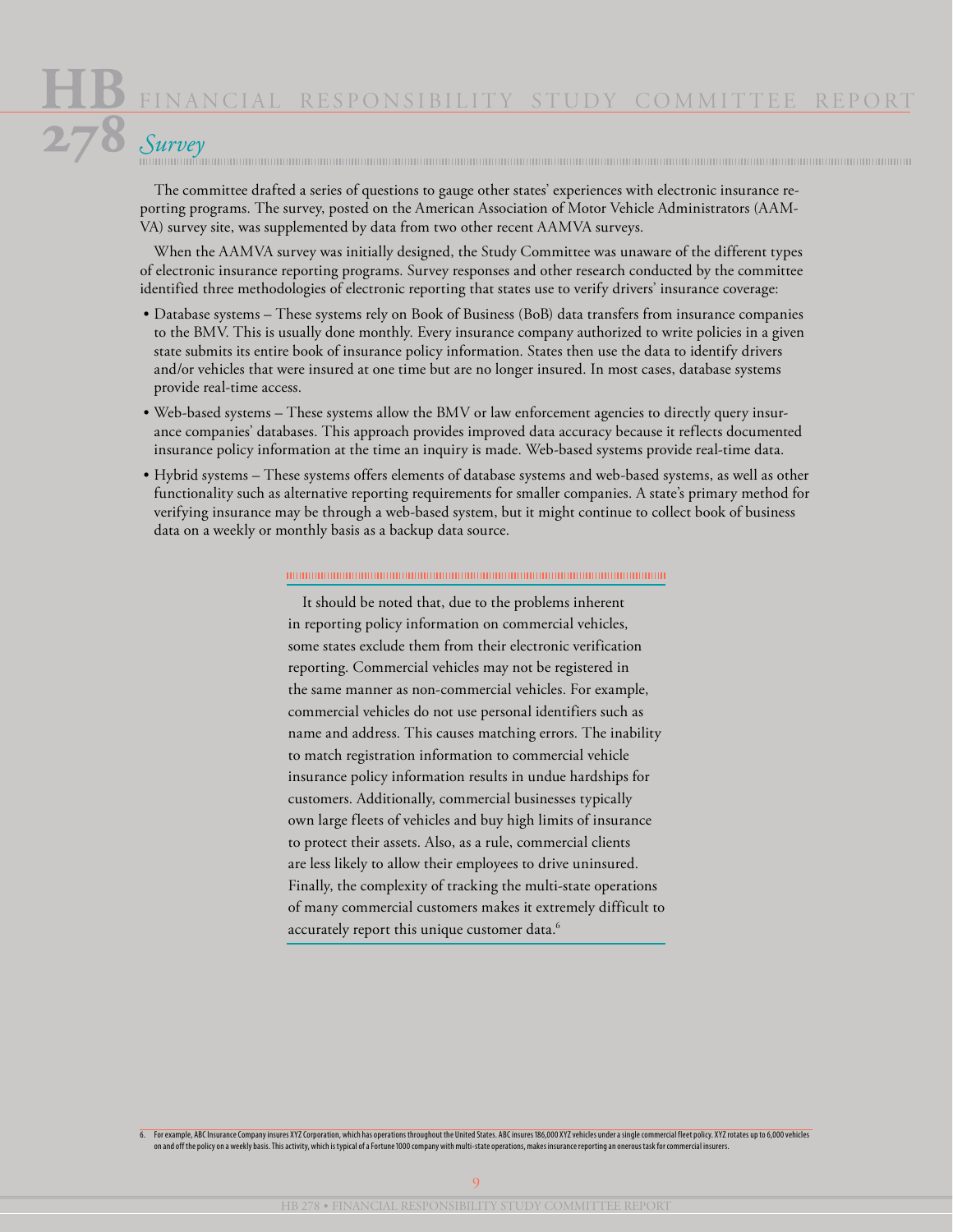**Following are the survey's questions, along with summaries of the responses (see tab "AAMVA Survey 7/10/13"):**

**1.) Does your state have an Electronic Insurance Verification Program (EIVP)? If so, when was it implemented?**

Sixty-five percent of the reporting states (26 of 40) have implemented electronic insurance reporting programs. Two states are in the process of developing programs and were not counted in this total. Twelve states reported their implementation dates. The dates of implementation range from 1994 to 2004.

#### **2.) If yes, was this program developed "in house" or with assistance from a third-party vendor? If a third-party vendor, who is the vendor?**

Seventeen of 28 states (61%) developed their electronic insurance reporting programs in-house. Eleven states used a third-party vendor. While there is no clear trend on preferred vendors, MV Solutions, VeriSol, Validati and Insure-Rite Inc. all were listed twice. Additionally, two states (Alabama and Nevada) developed their in-house systems using the Insurance Industry Committee on Motor Vehicle Administration model.<sup>7</sup>

| STATES THAT USED A VENDOR TO DEVELOP THEIR<br><b>ELECTRONIC INSURANCE REPORTING SYSTEMS</b> |                                    |  |
|---------------------------------------------------------------------------------------------|------------------------------------|--|
| <b>STATE CUSTOMERS</b>                                                                      | <b>THIRD-PARTY VENDOR</b>          |  |
| California, New Mexico                                                                      | PASCO, dba Validati                |  |
| Colorado                                                                                    | <b>NIC</b>                         |  |
| D.C., Wyoming                                                                               | VeriSol                            |  |
| Maryland                                                                                    | MS Technologies Corp.              |  |
| Montana, South Carolina                                                                     | <b>MV Solutions</b>                |  |
| Utah                                                                                        | Insure-Rite Inc.                   |  |
| West Virginia                                                                               | Insure-Rite Inc. and HDI Solutions |  |
| Rhode Island                                                                                | Looking for vendor via RFP process |  |

#### **3.) Is your EIVP updated in real time?**

Only 36% of states (4 of 11) update their electronic insurance reporting programs in real time. This question was difficult to measure because states differentiate between updating insurance information in real time and having the ability to perform a real-time query.

This issue introduced the committee to the concepts of real-time access versus real-time data. Realtime access allows a law enforcement officer or BMV employee to query an electronic insurance reporting program and receive an immediate response. However, the information returned is only as good as the information in the database. Because policy information provided by an insurance company can easily be 30 to 60 days old, real-time access would reflect the dated information. In contrast, real-time data provides the most current policy information at the time an inquiry is made.

#### **4.) How many vehicles (and what percentage of vehicles) are checked per month under your electronic insurance verification system?**

The number of vehicles verified each month varies from state to state, as does the number of vehicles each state registers. However, when you consider the percentage of vehicles checked each month, there is a trend. Five states check 100% of their registered vehicles every month.<sup>8</sup> Two states check 50% or more of their vehicles per month.

<sup>7.</sup> California's program was developed and is administered in-house. Online verification is provided by California's vendor, Validati.

<sup>8.</sup> This means 100% of the vehicles subject to verification or 100% of the vehicles that were registered each month.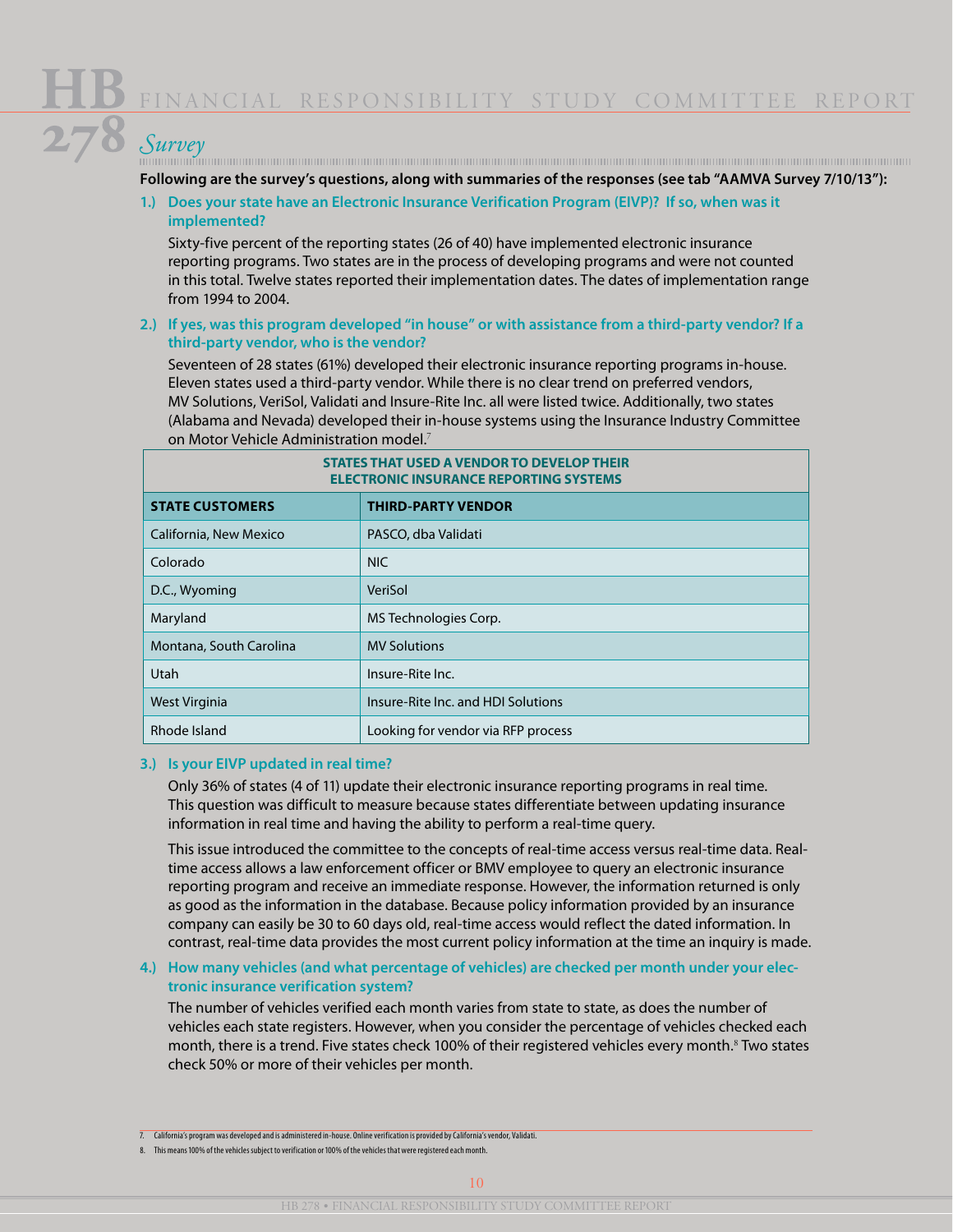#### **5.) What is your current percentage of uninsured vehicles? Also, what was your uninsured rate prior to implementing an EIVP?**

The survey provided limited data in response to this question. Officials in many of the surveyed states didn't know their uninsured rates. Of the six states that were able to provide uninsured-rate data both pre- and post-implementation, two states (Nebraska and Oregon) reported that the uninsured rate did not change, while four states reported an improved uninsured rate (New York, South Carolina, Utah and Virginia). The states that showed an improvement reported decreases ranging from 6% to 20%.

The start year of the electronic insurance reporting program did not seem to have a bearing on the effectiveness of a state's program. There is some correlation between how often a state verifies insurance and its overall improvement rate. For example, states that continuously monitor vehicle insurance or verify insurance at registration and at cancellation show the most improvement in decreasing their uninsured rates.

| UNINSURED VEHICLE RATES PRE / POST ELECTRONIC INSURANCE VERIFICATION IMPLEMENTATION |                                                   |                                                         |                                            |                                                                                            |
|-------------------------------------------------------------------------------------|---------------------------------------------------|---------------------------------------------------------|--------------------------------------------|--------------------------------------------------------------------------------------------|
| <b>STATE</b>                                                                        | <b>CURRENT</b><br><b>UNINSURED</b><br><b>RATE</b> | <b>UNINSURED</b><br><b>RATE PRIOR</b><br><b>TO EIVP</b> | <b>EIVP</b><br><b>START</b><br><b>YEAR</b> | <b>VERIFICATION</b>                                                                        |
| Alabama                                                                             | 22%                                               | Unknown                                                 | 2013                                       | 400,000 vehicles monthly (over 4.8M so far this year)                                      |
| Missouri                                                                            | Unknown                                           | $7 - 10%$                                               | 1990                                       | Verifies insurance at vehicle registration                                                 |
| Nebraska                                                                            | 8%                                                | 8%                                                      | 2004                                       | Verifies insurance at vehicle registration and during<br>traffic stops                     |
| New York                                                                            | 2%                                                | 11%                                                     | 2000                                       | 10.2M vehicles continuously monitored (87.2% of all<br>vehicles registered)                |
| Oregon                                                                              | 10%                                               | 10%                                                     | 1995                                       | Approximately 2,840 vehicles show as 'canceled' or 'no<br>insurance on file.' Less than 2% |
| South Carolina                                                                      | 8%                                                | 28%                                                     | 2004                                       | Vehicles are checked at registration renewal, traffic<br>stops and cancellations           |
| Utah                                                                                | 3%                                                | 21%                                                     | 1995                                       | 100% are verified twice a month                                                            |
| Virginia                                                                            | 8%                                                | 14%                                                     | 1996                                       | 1 million: Checks newly registered vehicles and<br>cancellations                           |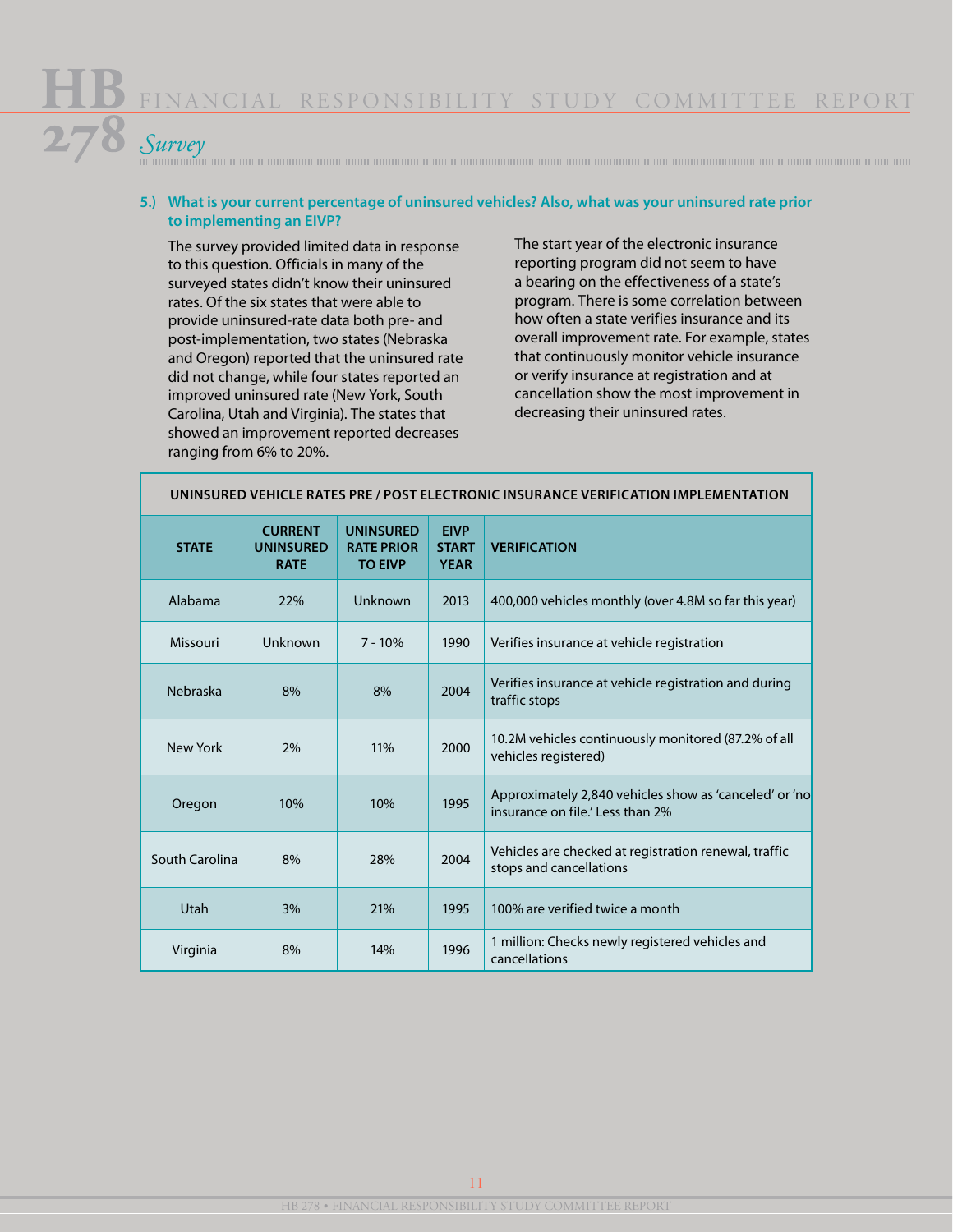## *Survey*

#### **6.) What is the monthly cost of operating your EIVP?**

The committee obtained limited data on this question, but there appears to be a slight correlation between cost and a state's uninsured rate. States that improved their uninsured rates (New York, South Carolina, Utah and Virginia) spend between \$50,000 and \$160,000 a month. States with the lowest costs – Missouri (\$2,164 per month) and Nebraska (negligible) – did not report an improvement. Because Alabama recently implemented its electronic insurance reporting program (at a cost of \$30,000 a month), it is too early to measure change in its uninsured rate.<sup>9</sup>

#### **7.) At what point is a customer's insurance verified? (Please indicate all that apply)**

- a.) At vehicle registration
- b.) Upon notification that a customer's insurance has been canceled
- c.) During a traffic stop
- d.) At any time (real-time verification)

Of the 25 responses to this question, 16 (64%) answered "a," 11 (44%) answered "b," 16 (64%) answered "c," and four (16%) answered "d." The table below illustrates the data from the four states that reported decreases in their uninsured rates after implementing an electronic insurance program.

| When is a customer's insurance verified? |                     |                     |                               |                 |
|------------------------------------------|---------------------|---------------------|-------------------------------|-----------------|
| <b>STATE</b>                             | <b>REGISTRATION</b> | <b>CANCELLATION</b> | <b>TRAFFIC</b><br><b>STOP</b> | <b>ANY TIME</b> |
| New York                                 |                     |                     |                               |                 |
| South Carolina                           |                     |                     |                               |                 |
| Utah                                     |                     |                     |                               |                 |
| Virginia                                 |                     |                     |                               |                 |

9. In comparison, Ohio spends about \$46,000 a month to operate its Random Selection Program.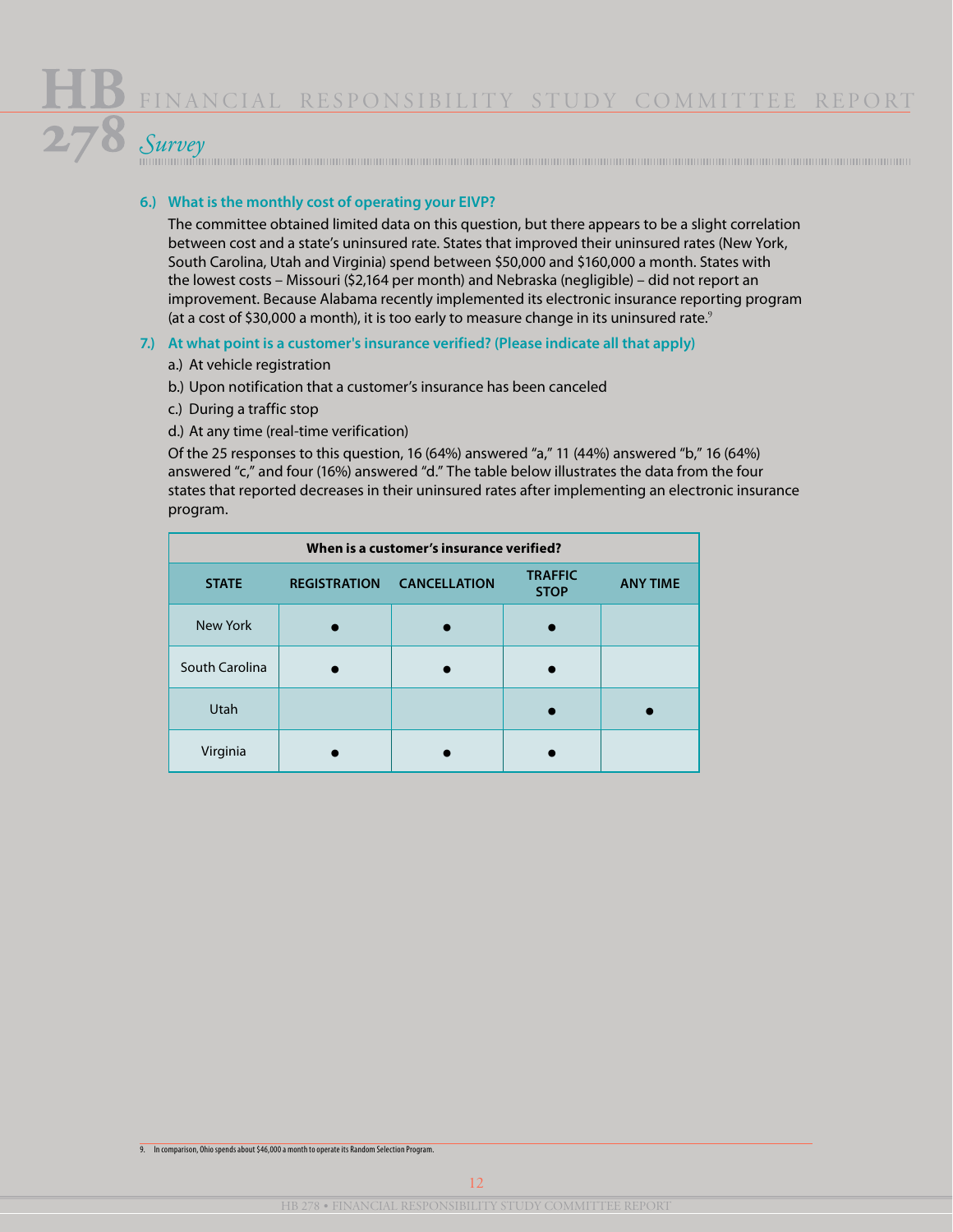#### **8.) Are insurance companies required by law to report new policies, renewals, cancellations and lapses of coverage? If so, what is the reporting timeframe?**

There were 13 responses to this question. Eighty-five percent (11) require this reporting. It is important to note that states require different reporting timeframes, depending on the transaction type. For example, a state might require new policies to be reported within 15 days while a cancellation has a 30-day reporting period.

| STATE(s)                                                                                                | <b>TIMEFRAMF</b> |
|---------------------------------------------------------------------------------------------------------|------------------|
| Maryland                                                                                                | Immediate        |
| New York (new policies)                                                                                 | Weekly           |
| <b>Florida</b>                                                                                          | 10 days          |
| Louisiana, Nebraska (3rd & 13th),<br>Oregon (new policies), Utah (7th & 21st)                           | Twice monthly    |
| California (registration date), Missouri, New York<br>(cancellations), Oregon (cancellations), Virginia | Monthly          |
| California (cancellations)                                                                              | 45 Days          |

#### **8.a.) Are there penalties for insurance companies that fail to report changes to a customer's policy in a timely manner?**

Eleven states said insurance companies must report vehicle insurance policy information, but only five (out of 10) responding states indicated that they enforce those mandates. Officials in several states that do not have penalty statutes recommended that Ohio impose fines for failure to report timely insurance data. Their experience was that, without "teeth," any electronic insurance reporting program that Ohio might implement would not see the desired results.<sup>10</sup> Finally, states that penalize insurers for failing to report policy information have assigned this enforcement responsibility to state insurance departments instead of departments of motor vehicles.

| STATE(s)                                                 | <b>RESPONSE</b> |
|----------------------------------------------------------|-----------------|
| Florida, Nebraska, New York, Rhode Island, Utah          | Yes             |
| Missouri, Oregon, South Carolina, Virginia <sup>11</sup> | <b>No</b>       |
| Maryland                                                 | No response     |

10. Failure-to-report penalties would only apply to database systems. Web-based systems would not experience this problem.

11. Legislation is being drafted, and is expected to be presented during the 2014 Virginia General Assembly session, to assess a monetary fine for non-compliance.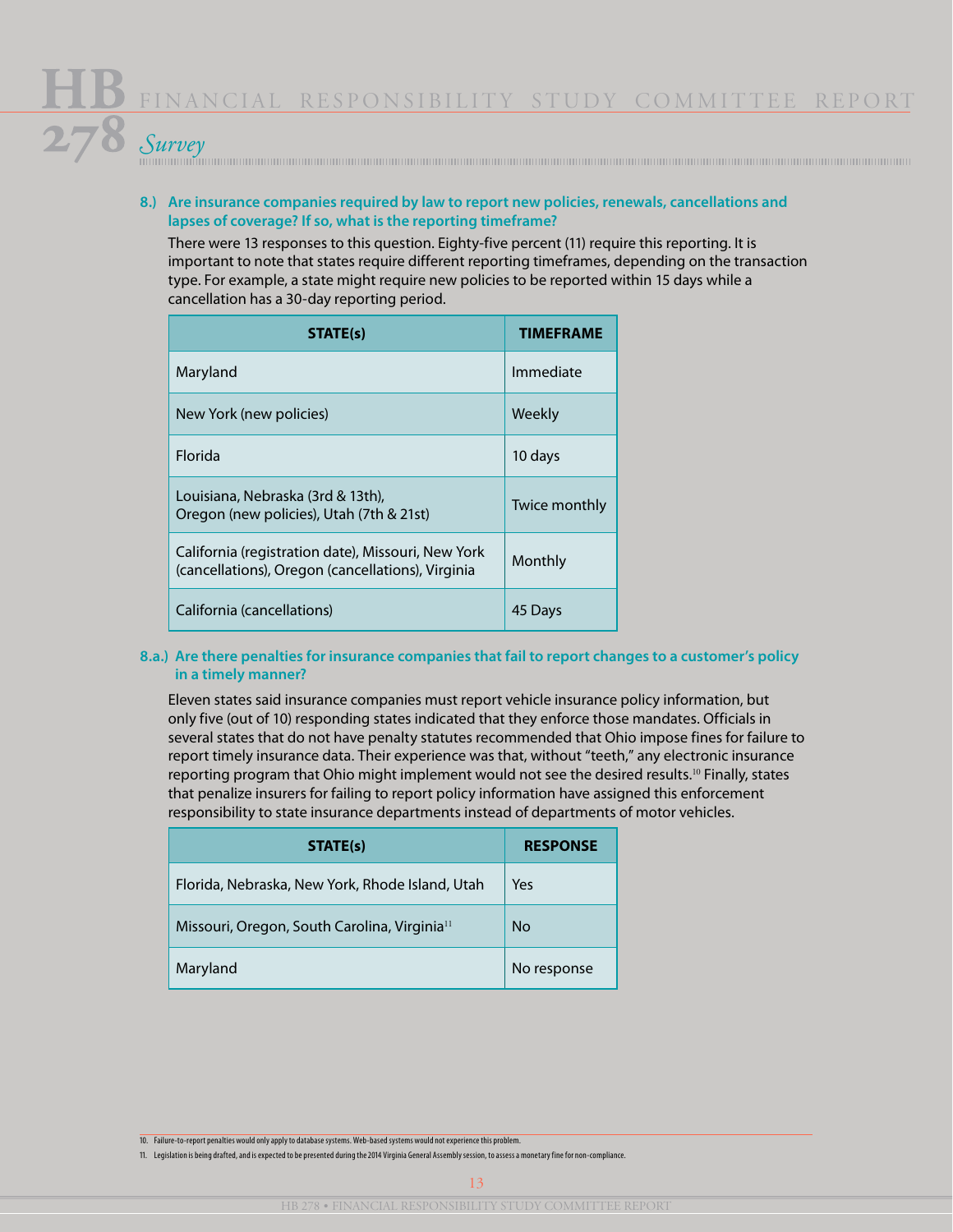#### **8.b.) By law, what notice is sent to customers from either the insurance companies or the department of motor vehicles to notify them that their insurance has been reported lapsed or canceled?**

Eight states responded to this question. Of that group, most require that the BMV send a letter to the customer. The number of notifications varies from one to three letters, along with a notice-of-suspension letter. Additionally, the states mail notification letters at different intervals, varying from 15 days to 60 days apart. Two states require the insurance company (in lieu of, or in addition to, the BMV) to send a notice of cancellation to the customer.

Notifications are used in different manners. While some states send notices to the customer after receiving data from an insurer that the customer's policy was canceled, other states allow the customer to register his vehicle without proof of insurance and only send a notice if insurance information is not reported within 60 days of registration. Some states also are required to offer administrative hearings to customers before they can take final action for failure to provide proof of insurance.

#### **9.) What is your process for addressing customer issues when a change in insurance has not been reported timely on the customer's behalf?**

Officials in three of eight states indicated that they have an online process for customers to submit proof of insurance. Louisiana allows customers to submit paper verification of insurance to the BMV. In contrast, Nebraska refers complainants to its Department of Insurance, which can assess fines against insurance companies. Datamatching problems can make it appear that an insurance company is not responding timely on a customer's behalf. For example,

California indicated that most late-reporting issues result from incorrect VINs on the insurance or registration records. California's notice-of-intent and notice-of-suspension letters advise customers to compare the VIN on the insurance policy against the VIN on the registration documents for errors.<sup>12</sup> Virginia stated that if a late-reporting trend is identified with a particular insurance provider, the state contacts the company to resolve the issue. In contrast, Oregon places the burden on customers, advising them to contact the insurance company if their insurance information is inaccurate.

**10.) What mechanisms do you employ to enforce vehicle registration suspensions resulting from a lapse in insurance? For example, confiscating license plates or immobilizing automobiles with wheel boots.**

Eight of twelve states (67%) seize license plates, three states impound vehicles, two states suspend driver licenses, and two states do not take further action after registration suspension.<sup>13</sup>

#### **11.) Are insurance records provided by insurance companies shielded from public records requests?**

There were 13 responses to this question. Of those, six (46%) responded that they do shield these records from discovery via public records requests and seven states (54%) said they do not. There were two qualified answers among the states that answered "no." Louisiana and Nebraska permit law enforcement agencies and insurance companies to submit public records requests.



12. VeriSol, one of the electronic insurance verification vendors whose system the committee viewed, demonstrated a product that addresses these data-matching issues, even if the VIN is a digit off.

13. Louisiana and Rhode Island seize plates and impound vehicles. Ohio seizes plates and suspends driver licenses.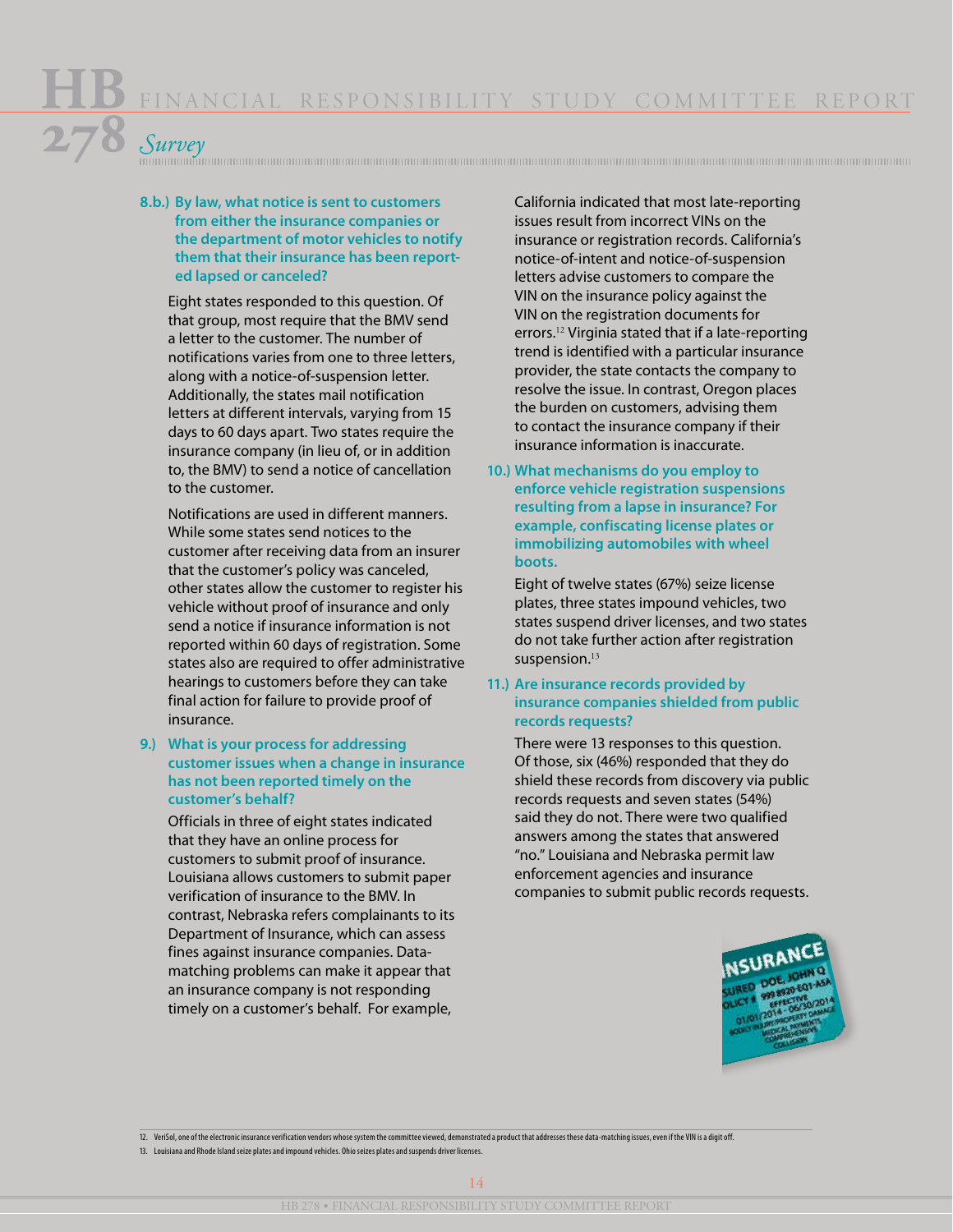## *State Detail Data:* **California, New York, Virginia**

Committee members asked the BMV to request detailed information from six states with electronic insurance reporting programs – Alabama, California, New York, South Carolina, Utah and Virginia. These states were chosen as benchmarks for several reasons. Alabama was selected because the state had recently implemented its system. California was chosen because, in addition to its electronic verification program, the state offers online verification, which allows customers to submit proof of insurance electronically. California also has a random selection process for commercial vehicles that are otherwise exempt from the electronic certification process. Finally, New York, South Carolina, Utah and Virginia were selected because they all demonstrated a significant decrease in their uninsured motorist rates after implementing electronic insurance reporting programs (see tab "Six States: Detailed Data").

**Following phone interviews by a committee researcher, the committee held conference calls with representatives from three states – California, New York and Virginia. Following are summaries of those discussions:**

| <b>CALIFORNIA</b>                                                                                                                                                                                                                                                                                                                                                                                                                                                                                                                                                         | <b>NEW YORK</b>                                                                                                                                                                                                                                                                                                                                                                                                                                                              | <b>VIRGINIA</b>                                                                                                                                                                                                                                                                                           |
|---------------------------------------------------------------------------------------------------------------------------------------------------------------------------------------------------------------------------------------------------------------------------------------------------------------------------------------------------------------------------------------------------------------------------------------------------------------------------------------------------------------------------------------------------------------------------|------------------------------------------------------------------------------------------------------------------------------------------------------------------------------------------------------------------------------------------------------------------------------------------------------------------------------------------------------------------------------------------------------------------------------------------------------------------------------|-----------------------------------------------------------------------------------------------------------------------------------------------------------------------------------------------------------------------------------------------------------------------------------------------------------|
| <b>DATABASE</b>                                                                                                                                                                                                                                                                                                                                                                                                                                                                                                                                                           |                                                                                                                                                                                                                                                                                                                                                                                                                                                                              |                                                                                                                                                                                                                                                                                                           |
| California operates a database system<br>that the state has administered in-house<br>since its inception in 1998. State officials<br>report that the system was well-received<br>by the public because customers no<br>longer had to produce proof of insurance<br>to renew a vehicle registration and<br>because the system allowed them to<br>renew their registration online.                                                                                                                                                                                          | New York operates a database system<br>that has information on more than 34<br>million vehicles.<br>New York has discussed migrating to<br>a web-based system, but the DMV has<br>decided that building a new system<br>would be prohibitively expensive.                                                                                                                                                                                                                    | Virginia has operated an electronic insurance<br>reporting database system since 1997, but the state<br>aspires to launch a web-based system in the future.                                                                                                                                               |
| <b>INSURANCE VERIFICATION</b>                                                                                                                                                                                                                                                                                                                                                                                                                                                                                                                                             |                                                                                                                                                                                                                                                                                                                                                                                                                                                                              |                                                                                                                                                                                                                                                                                                           |
| Since 2009, California also has offered<br>online insurance verification under a<br>vendor contract.<br>A customer typically uses online<br>verification after receiving a letter from<br>the DMV, advising him that the agency<br>does not have proof of insurance and that<br>his registration is in jeopardy of being<br>suspended.<br>Once an inquiry is sent to the insurance<br>company via the online verification<br>system, the policy is either confirmed or<br>unconfirmed. If the latter, the customer is<br>asked to email proof of insurance to the<br>DMV. | Some insurers employ a vendor to<br>transmit policy information to New York's<br>database.<br>All companies that report information to<br>the database are required to go through<br>certification testing before they can do<br>SO.<br>As an added layer of protection, New<br>York requires customers to present<br>an insurance card with a scannable<br>2D barcode at the time of vehicle<br>registration. The barcode contains<br>updated ID and insurance information. | Insurance companies have 60 days to verify a<br>customer's insurance.<br>Virginia does not assess penalties against insurers<br>for failing to report policy information, but the state<br>recommends that Ohio should consider doing so<br>if it implements an electronic insurance reporting<br>system. |
| <b>CUSTOMER SERVICE/COMMUNICATION</b>                                                                                                                                                                                                                                                                                                                                                                                                                                                                                                                                     |                                                                                                                                                                                                                                                                                                                                                                                                                                                                              | <b>REVENUE</b>                                                                                                                                                                                                                                                                                            |
| Insurance companies are required to<br>New York requires insurers to provide<br>report policy information to the database<br>two contacts for the DMV. In turn, the<br>system, while online verification remains<br>DMV offers a dedicated email inbox for<br>voluntary for insurers.<br>insurers.<br>The DMV also maintains a website for<br>its industry partners, which it uses<br>to communicate system updates,<br>maintenance outages or changes in<br>reporting.                                                                                                   |                                                                                                                                                                                                                                                                                                                                                                                                                                                                              | Previously, the state operated a random<br>verification system much like Ohio's. Under<br>that system, Virginia collected \$3.5 million in<br>reinstatement fees; under the current system, the<br>state collects \$12.5 million in reinstatement fees.                                                   |
|                                                                                                                                                                                                                                                                                                                                                                                                                                                                                                                                                                           |                                                                                                                                                                                                                                                                                                                                                                                                                                                                              | Virginia also advises that Ohio should not demand<br>too much information from insurers (such as premium<br>rates) because some insurers balk at providing such<br>information to a public agency due to privacy issues.                                                                                  |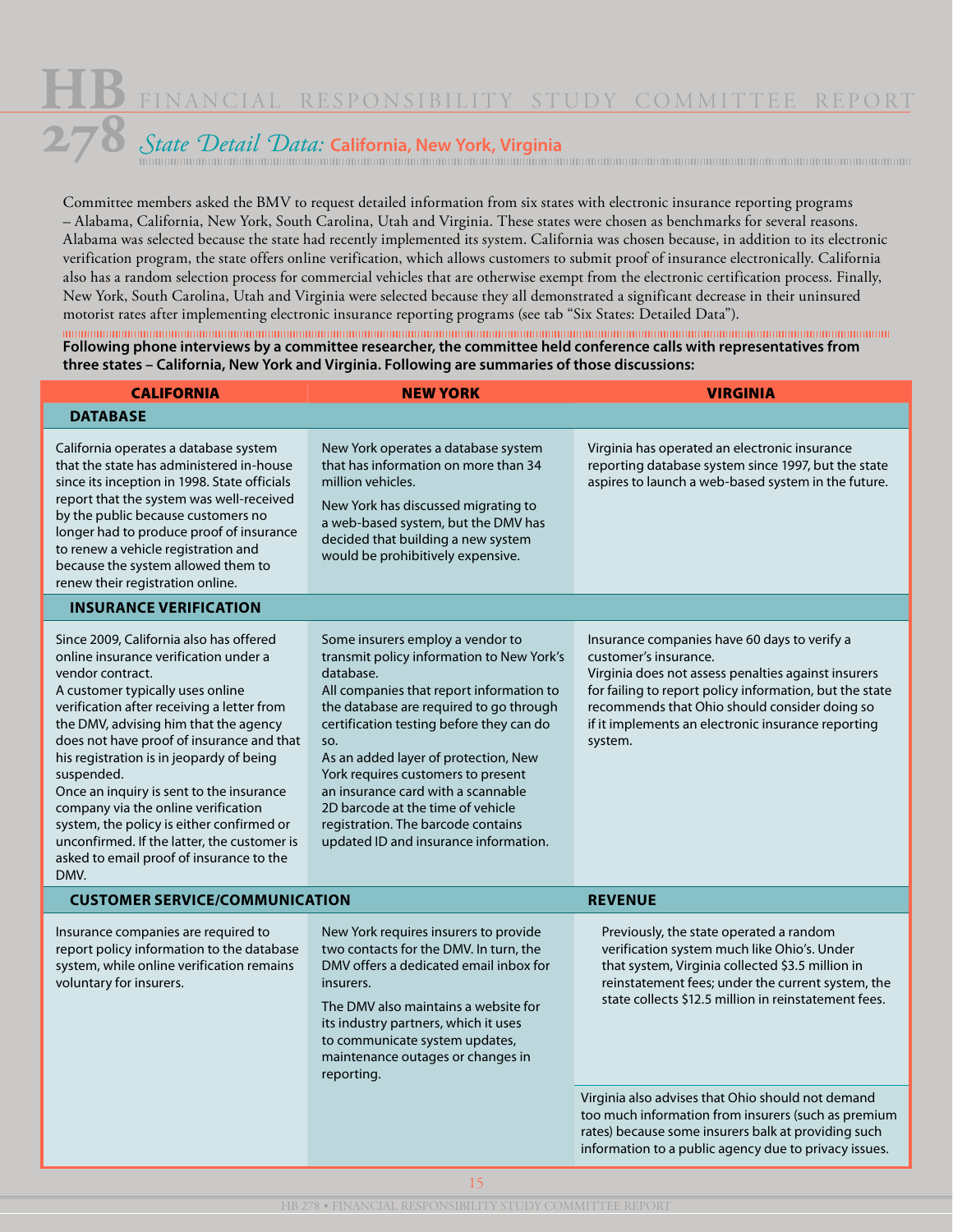## *Findings*

Fifteen years after its debut, Ohio's *Random Selection Program* has outlived its usefulness. It punishes responsible citizens by requiring them to provide proof of insurance within 21 days or face a license suspension. In addition, many drivers who lack insurance coverage are

never among the 5% of Ohio drivers who are randomly selected for compliance, and so they continue to drive uninsured.

Technological advances make the implementation of an electronic insurance reporting program a promising venture.

Systems being successfully operated by other states include database book of business systems, web-based systems or hybrids of the two.

#### **The committee's analysis of the pros and cons of the two primary systems are as follows:**

| • The confidentiality of insurance information is protected<br>within the confines of each carrier's IT environment. Only<br>designated, legally authorized employees have access.<br>The information to be provided is limited and state-of-<br>the-art technological safeguards, including the latest<br>methods of encryption, are utilized.<br>• The matching limitations and data-integrity issues of<br>current state reporting programs are minimized.<br>• Customer service is improved because primary search<br>criteria are based on the business rules of each company.<br>• Carriers realize the cost-effective use of resources since an<br>inquiry system can be built one time for all states, leaving<br>room for simple upgrades as future needs arise.                                                                                                                                                                                                                                                |
|--------------------------------------------------------------------------------------------------------------------------------------------------------------------------------------------------------------------------------------------------------------------------------------------------------------------------------------------------------------------------------------------------------------------------------------------------------------------------------------------------------------------------------------------------------------------------------------------------------------------------------------------------------------------------------------------------------------------------------------------------------------------------------------------------------------------------------------------------------------------------------------------------------------------------------------------------------------------------------------------------------------------------|
| • Downtime.<br>Insurers' databases require updating. A web-based query<br>will not receive a response if an insurer's database is<br>down for maintenance. In order to mitigate this issue,<br>states must require insurers to report downtime, have a<br>back-up method to verify insurance such as dated book<br>of business information and/or offer flexibility as to how<br>long a customer has to prove financial responsibility.<br>• Insurance industry overhead.<br>Although costs for web-based systems are lower than for<br>database systems, every insurance company is responsible<br>for maintaining customer data, along with a web portal<br>or service through which online insurance verification<br>can take place. Small insurance companies may not have<br>sufficient IT resources to support 24/7 access.<br>• Most web-based systems are solely event-based.<br>• Web-based insurance verification is a newer technology.<br>Only five states have implemented a web-based model. <sup>14</sup> |
| 14. The five states using a web-based insurance verification system are Alabama, Montana, Nevada,                                                                                                                                                                                                                                                                                                                                                                                                                                                                                                                                                                                                                                                                                                                                                                                                                                                                                                                        |